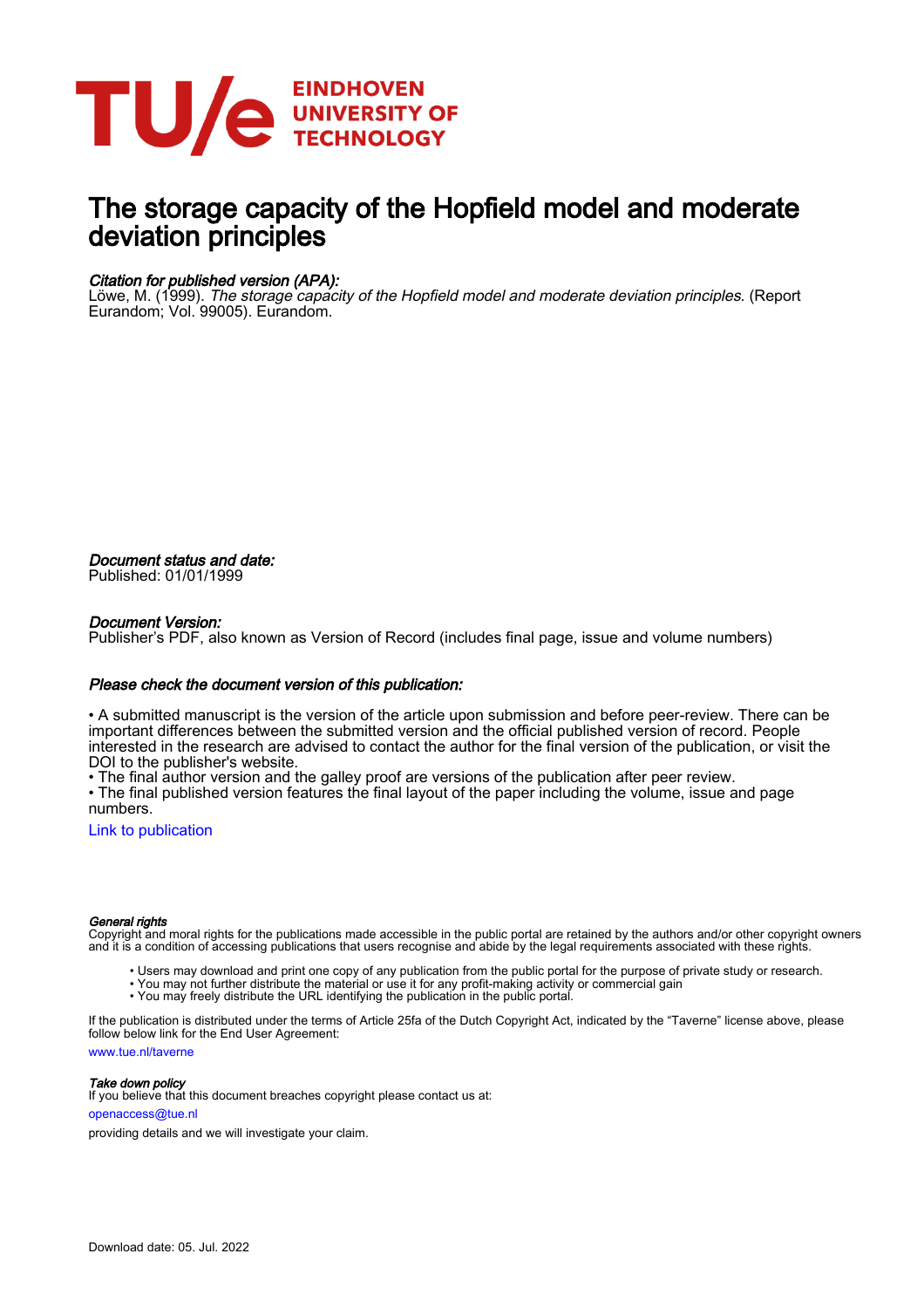Report 99-005 **The Storage Capacity of the Hopfield Model and Moderate Deviation Principles**  $\operatorname*{Matthias}% \left( X\right) \sim\operatorname*{Aut}}\operatorname*{Aut}% \left( X\right) ,$  Matthias  $\operatorname*{L\"{o}we}$ ISSN: 1389-2355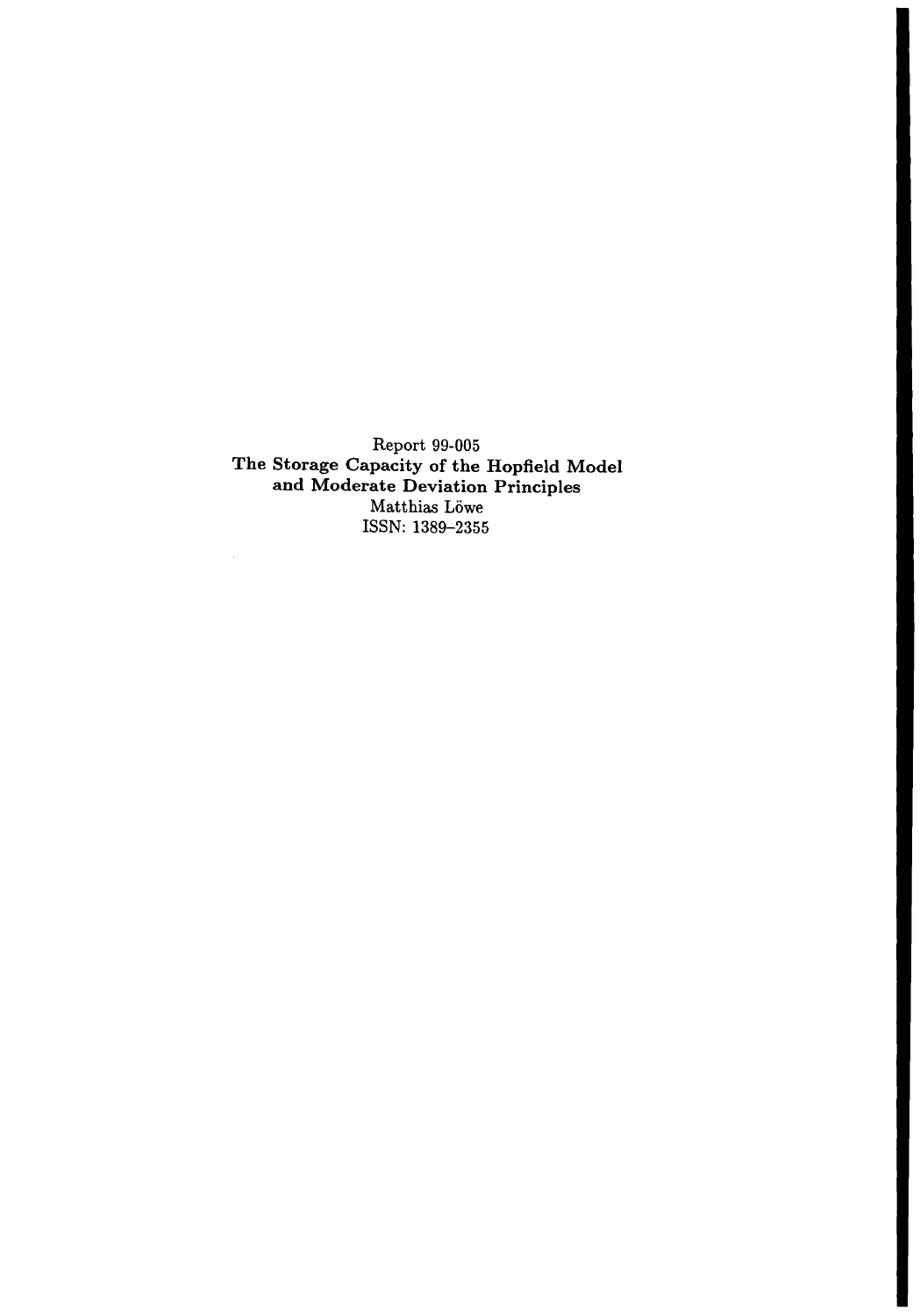# THE STORAGE CAPACITY OF THE HOPFIELD MODEL AND MODERATE DEVIATION PRINCIPLES

# MATTHIAS LOWE

ABSTRACT. This note relates the storage capacity of the Hopfield model of neural networks to the existence of a moderate deviation principle for the empirical correlation of the patterns. This moderate deviation principle is satisfied under a certain condition on the moment generating function of these correlations which on the other hand can be verified in many cases by GHS- and FKG-type inequalities. Examples of such situations will be given.

# 1. INTRODUCTION AND THE BASIC SETUP

The Hopfield model is the simplest and best-studied model of a neural network. Originally introduced by Pastur and Figotin [FP77] as a so-called frustrated system, it received most of its attention by its reinterpretation by Hopfield [H082] as a very simple model for the brain. Its closeness to the spin-glass models, in particular to the Sherrington-Kirkpatrick model, evoked the physicists' interest in the model and led to a number of papers that claimed to rigorously "solve" the model (see, e.g. [AGS87]). Unfortunately, their techniques which go under name "replica method" (see e.g. (MPV87] for an survey over these techniques) not only involve some mathematically completely unjustified operations (such as interchanging different limits) but also introduce objects which for a mathematician are hard to understand (e.g. the largest eigenvalue of a symmetric  $N \times N$  matrix when *N* goes to zero). So, though the Hopfield model has been extensively studied yet the number of mathematically clean results is limited, has basically been found in the last decade and is – with a few exceptions – restricted to the case where the so called patterns are chosen to be i.i.d. a case which is not very close to a realistic situation. The corresponding results have been proven in a number of papers by Bovier, Gayrard, partially in collaboration with Picco - for an exhaustive and very readable survey see [BP98] and especially [BG98] therein and all the references given there (e.g. [BG96a], [BG97a], [BG97b]) and the fundamental paper by Talagrand [T98].

In this little note we will treat Hopfield models with correlated patterns and prove a result on their storage capacity. The question of the storage capacity has been asked for Hopfield models with i.i.d. patterns in different ways and by different authors. The definition of storage capacity we use in this note (which in a way is the most fundamental one) has been considered for i.i.d. patterns by McEliece et al. (MPRV87]. Rigorous proofs can be found in the overview paper by Petritis [P96] and extensions are due to Burshtein [Bu94]. Another, more liberal, definition of storage capacity (which also allows minor errors in the reconstruction of the stored

*Date:* February 1, 1999.

*<sup>1991</sup> Mathematics Subject Classification.* 82C32, 82B44, *60K35.*

*Key words and phrases.* Hopfield model, neural networks, storage capacity, moderate deviations, large deviations, spin glasses.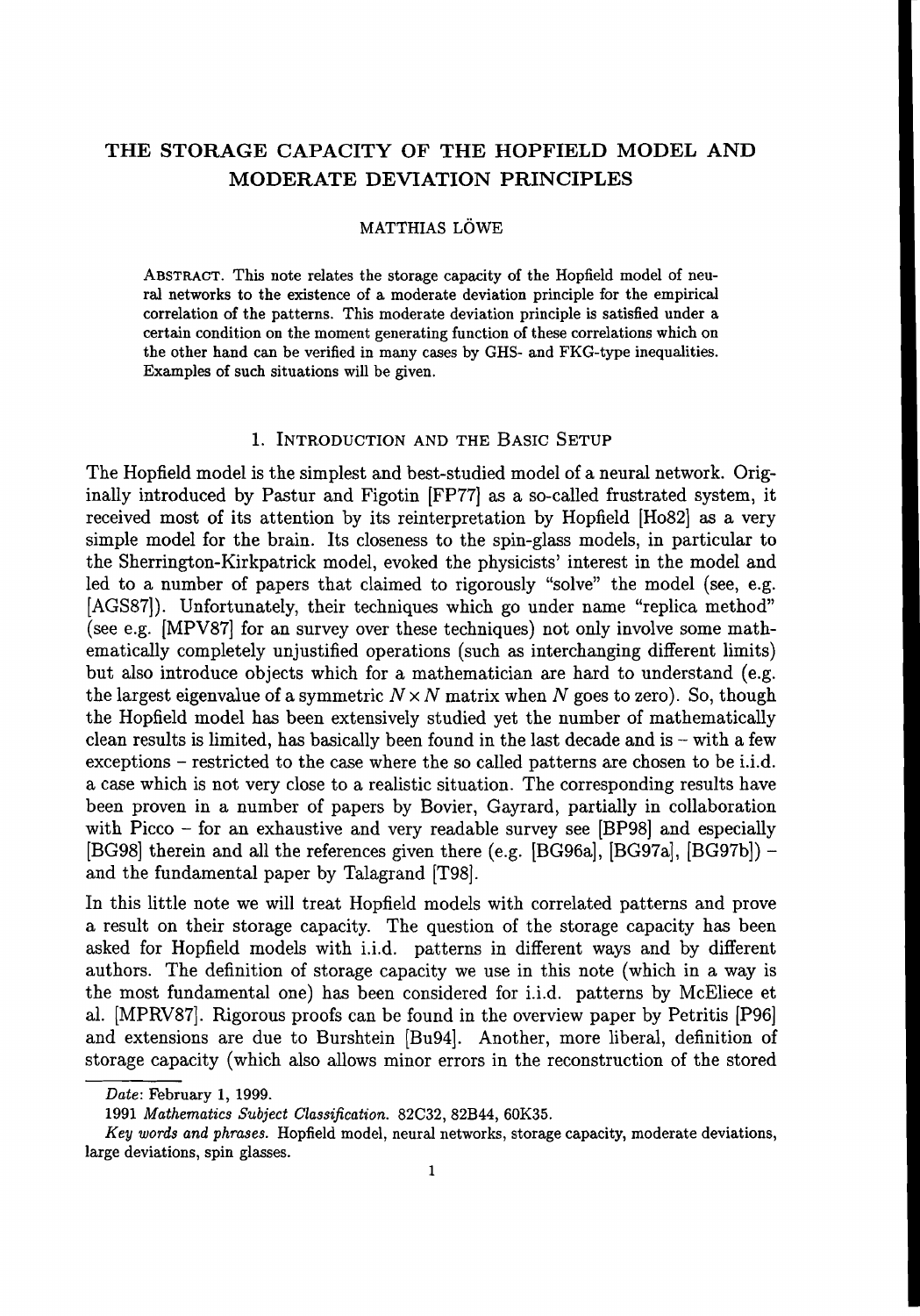#### 2 MATTHIAS LÖWE

patterns) has basically been introduced by Amit et al. [AGS87] and rigorously treated by Newman [N88]. Improvements of his results are due to Loukianova [Lou94] and Talagrand [T95], [T98]. Both notions of storage capacity have been treated for weakly dependent patterns produced by a Markov chain in [Lö99a].

To be more specific let us define the Hopfield model. First of all we choose two numbers  $N, M \in \mathbb{N}$  which will denote the number of spins or "neurons" and the number of so-called patterns, respectively. Note that  $M = M(N)$  may and actually will depend on  $N$ . We shall write  $M$  and thus drop its dependency on  $N$  whenever there is no danger of confusion. The random function

$$
H_N(\sigma) = -\frac{1}{2N} \sum_{\mu=1}^M \sum_{i,j=1}^N \sigma_i \sigma_j \xi_i^{\mu} \xi_j^{\mu}, \qquad \sigma \in \{-1, +1\}^N, \tag{1}
$$

denotes the so-called Hamiltonian of the Hopfield model, which is a function of the spin configuration  $\sigma \in \{-1, +1\}^N$ . This function is random as the variables  $\xi_i^{\mu} \in$  ${-1, +1}$  with  $\xi_i^{\mu}$  denoting the *i*th component of the  $\mu$ th pattern are chosen randomly. In most of the papers on the Hopfield model it is generally assumed that the  $\xi_i^{\mu}$  are i.i.d. unbiased random variables, i.e., that at given system size  $N$ , the family of random variables  $\{\xi_i^{\mu}:i \in \{1,\ldots,N\}, \mu \in \{1,\ldots,M(N)\}\}\$ is independent with

$$
\mathbb{P}(\xi_i^{\mu} = +1) = \mathbb{P}(\xi_i^{\mu} = -1) = \frac{1}{2}
$$
 (2)

for all i and  $\mu$ . Here and in the following P stands for the distribution of the  $(\xi_i^{\mu})_{i,\mu}$ while we denote by  $E$  expectations with respect to  $P$ .

The case of independent but biased patterns, i.e. the case where (2) is violated, has been treated e.g. in [Lö99b].

In this paper we will consider the case where the  $\xi_i^{\mu}$  may be correlated in such a way that a special condition on the four-point-correlation function (see Assumption 2.1 below) is fulfilled and the marginal distributions of the  $\xi_i^{\mu}$  are still unbiased, i.e. (2) is still satisfied. For correlated, biased patterns some additional term has to be added to the Hamiltonian (1) to make the model work. As with this correction term neither the results nor the techniques differ very much from the ones presented here (for a discussion we refer the reader to [Lö99b]), we rather prefer not to treat the case of unbiased patterns in any length.

Whenever convenient, we shall write  $\xi$  for the  $(N \times M)$ -matrix consisting of the  $(\xi_i^{\mu})_{i,\mu}$ , while  $\xi_i = (\xi_i^1, \ldots, \xi_i^M)$  and  $\xi^{\mu} = (\xi_1^{\mu}, \ldots, \xi_N^{\mu})$ , respectively, stand for the *i*th row and the  $\mu$ th column of this matrix, respectively.

The spin variables are assumed to be independent with an unbiased a priori distribution P, i.e.,

$$
P(\sigma_i = +1) = P(\sigma_i = -1) = \frac{1}{2}
$$

for all  $i \in \mathbb{N}$ .

The Hopfield model may now either be identified with the Hamiltonian (1) or, equivalently, with the Gibbs measure at temperature  $1/\beta \in (0,\infty)$  with respect to the Hamiltonian (1), i. e.,

$$
\varrho_{N,\beta}(\sigma) = 2^{-N} \exp\{-\beta H_N(\sigma)\} / \Sigma_{N,\beta}, \qquad \sigma \in \{-1, +1\}^N, \tag{3}
$$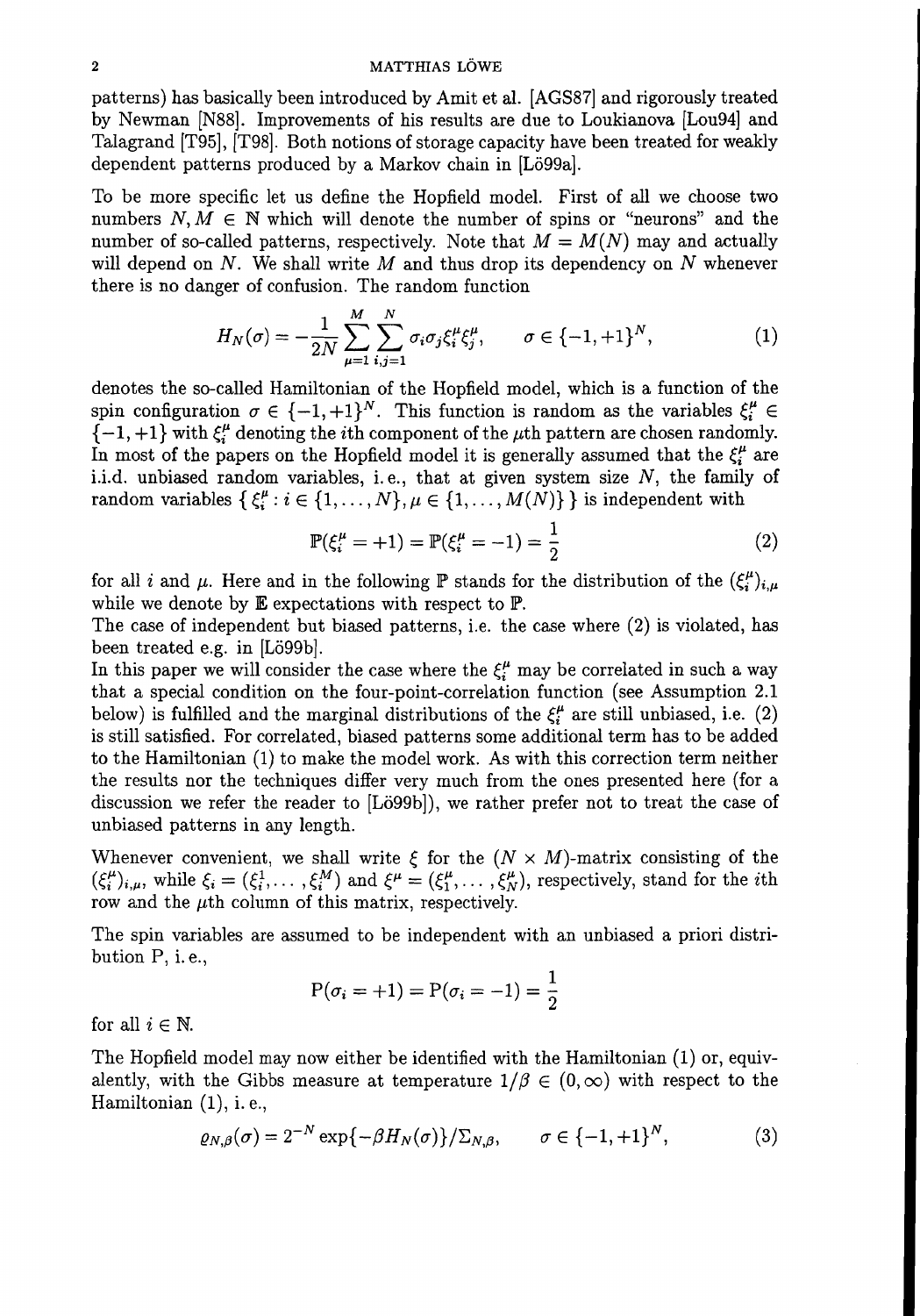where the so-called partition function

$$
\Sigma_{N,\beta} = \frac{1}{2^N} \sum_{\sigma \in \{-1,+1\}^N} \exp\{-\beta H_N(\sigma)\} \tag{4}
$$

is the normalisation which makes  $\rho_{N,\beta}$  a probability measure.

The idea behind this setup is the following. Suppose for the moment that  $M \equiv 1$ . Then  $H_N(\sigma)$  clearly has two minima at  $\sigma_i = \xi_i^1$  for all i or  $\sigma_i = -\xi_i^1$  for all i. Now, for any  $M$ , if the  $\xi_i^{\mu}$  are chosen as i.i.d. random variables, by the the Central Limit Theorem

$$
\frac{1}{N} \sum_{i=1}^{N} \xi_i^{\mu} \xi_i^{\nu} = \delta_{\mu,\nu} + \mathcal{O}(\frac{1}{\sqrt{N}})
$$
\n(5)

for each choice of  $\mu$  and  $\nu$  (fixed), suggesting that for  $M(N)$  not growing too fast (as a function of N) still the  $\xi^{\mu}$  are minima of the Hamiltonian and thus ground states of the system. So, if we interpret the  $\xi^{\mu}$ 's as stored information in a brain consisting of the neurons  $\sigma_i$  we might be able to even reconstruct noised information by a stochastic retrieval dynamics, such as the Monte-Carlo dynamics, which favours states of low  $H_N$ -value. (And, indeed, such a Monte-Carlo dynamics at temperature  $1/\beta$  has  $\rho_{N,\beta}$  as its invariant measure.)

As this heuristics and, in particular (5), is not available for correlated patterns, several authors doubted that the Hopfield model in the current setup would be able to store any increasing number  $M(N)$  of correlated patterns. In [Lö99a] we have been able to show that this is indeed the case, provided the variables  $\xi_i^{\mu}$  are either correlated in  $\mu$  or in i and independent in the other variable and that the correlations stems from a one dimensional Markov chain. Unfortunately, the proofs found there are not easy to transfer to any other situation (for example to the relevant and interesting situation where the  $\xi_i^{\mu}$  for every fixed  $\mu$  describe a picture, thus a two dimensional random field) since it heavily exploits the martingale structure of one dimensional Markov chains.

**In** this note we will show that under a condition which is easy to verify in many important examples and which is closely related to a so-called moderate deviation principle for the empirical four point correlations, also correlated patterns may be stored in the Hopfield model described above, provided we use the notion of storage introduced by McEliece et. al. [MPRV87].

This little note has two further sections: To be able to describe our result in Section 2 we first will specify the notion of storage we have in mind, then introduce our central assumption (Assumption 2.1) which is closely related to a moderate deviation principle for the patterns and finally give the actual result. Section 3 contains the proof together with a list of the most important examples.

**Acknowledgement: I** am thankful to Peter Eichelsbacher for bringing reference [Wu95] to my attention. I also would like to express my gratitude to Wim Senden for helping me with the technical details.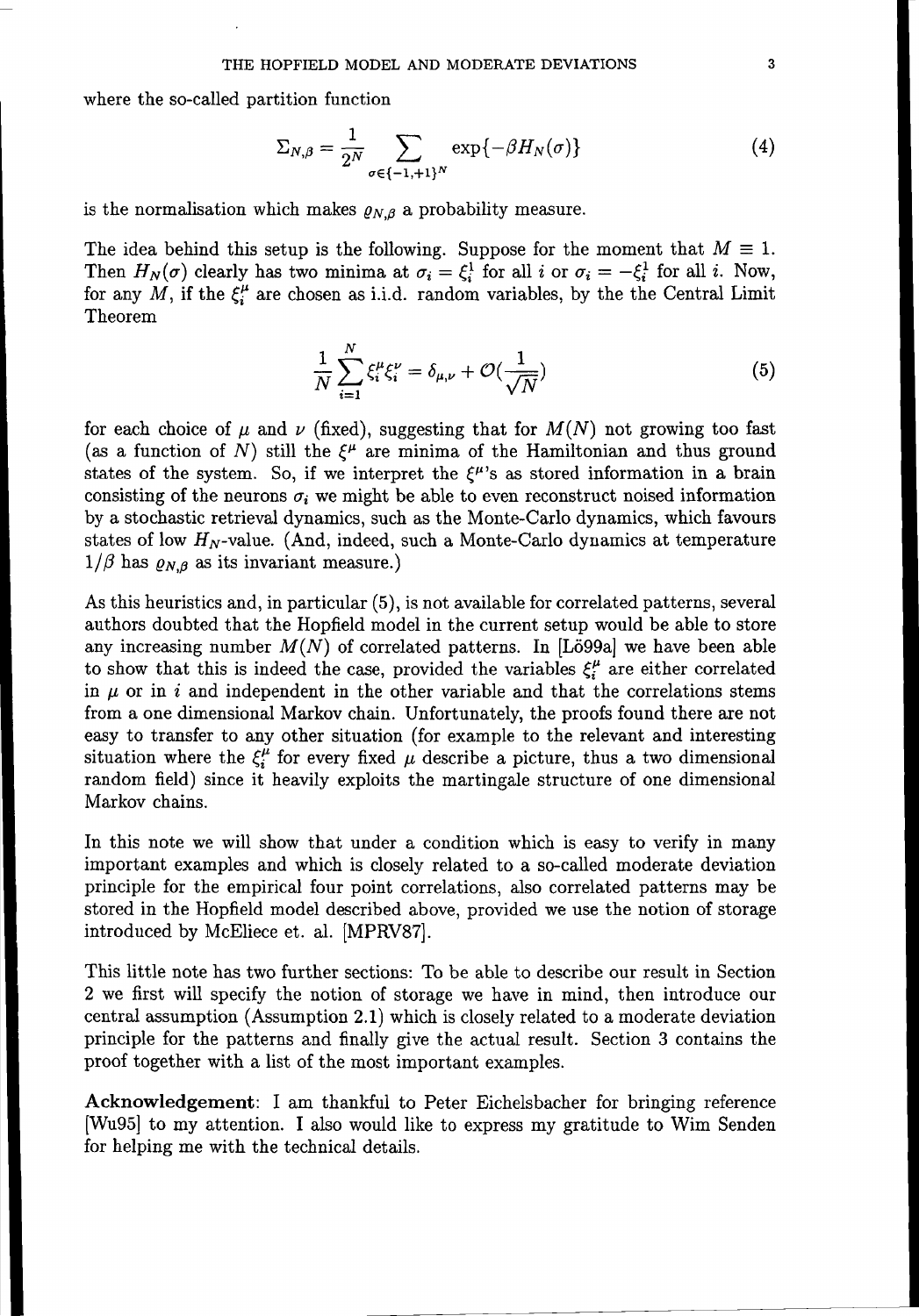#### 4 MATTHIAS LOWE

# 2. THE NOTION OF STORAGE CAPACITY AND THE MAIN RESULT

In this section we will mainly state our result on the storage capacity of the Hopfield model with correlated patterns.

First let us first briefly explain the concept of storage we are dealing with. The idea behind it is that a possible retrieval dynamics is a Monte-Carlo dynamics at zero temperature working as follows: Choose a site i at random. Flip the spin  $\sigma_i$ , if flipping lowers the energy (the Hamiltonian) and let the spin  $\sigma_i$  unchanged otherwise. On a more formal level we define the gradient dynamics  $T$  on the energy landscape on  $\{-1, +1\}$  induced by  $H_N$  via

$$
T_i : \sigma_i \mapsto \text{sgn}(\sum_{j \neq i} \sigma_j J_{ij})
$$

where sgn is the sign function. The map *T* is then defined by  $T(\sigma) := (T_i(\sigma_i))_i$ . We will call a configuration  $\sigma = (\sigma_i)_{i\leq N}$  stable if it is a fixed point of *T*, i.e.

$$
\sigma_i = \text{sgn}(\sum_{j \neq i} \sigma_j J_{ij}) \quad \text{for all } i = 1, \dots, N
$$

which means that  $\sigma$  is a local minimum of the Hamiltonian. The storage capacity in this concept is defined as the asymptotics of the greatest number of patterns  $M := M(N)$  such that all the patterns  $\mathcal{E}^{\nu}$  are stable in the above sense almost surely or with probability converging to one. (Here and in the following the notion "almost surely" refers to the probability measure on the space of all sequences of patterns (of infinite length) while in "probability converging to one" the convergence is with  $N \rightarrow \infty$ ). Note that this concept is a very natural way to define "storage capacity", since that the stored information is stable under the retrieval dynamics is in some sense "the least we would expect".

Let us quickly mention another approach to storage capacity which is due to Amit, Gutfreund and Sompolinsky [AGS85] and has rigorously been analysed by Newman [N88]. It takes into consideration that we possibly are willing to tolerate small errors in the restoration of the patterns. So we are satisfied, if the retrieval dynamics converges to a configuration which is not too far away from the original patterns. Thus in this concept a pattern  $\mathcal{E}^{\nu}$  is called stable, if it is close to a local minimum of the Hamiltonian, or, in other words, if it is surrounded by a sufficiently high energy barrier. Technically speaking we will call  $\mathcal{E}^{\nu}$  stable if there exist  $\varepsilon > 0$  and  $\delta > 0$  such that

$$
\inf_{\sigma \in S_{\delta}(\xi^{\nu})} H_N(\sigma) \ge H_N(\xi^{\nu}) + \varepsilon N. \tag{6}
$$

Here the set  $S_{\delta}(\xi^{\nu})$ , the infimum is taken over, is the Hamming sphere of radius  $\delta N$  centred in  $\xi^{\nu}$ . Again we will use the notion of storage capacity for the maximal number  $M(N)$  of patterns such that (6) holds true for all  $\xi^{\nu}$  almost surely.

Before stating our main result we have to make one central assumption. To describe the consequences of this assumption we have to dwell a bit on large an moderate deviation theory.

In general, if  $X_n$  is any sequence of random variables, we say that it obeys a large deviation principle (LDP) with speed  $\varepsilon_n^{-1}$  and rate function  $I(\cdot)$ , if  $\lim_{n\to\infty} \varepsilon_n = 0$ ,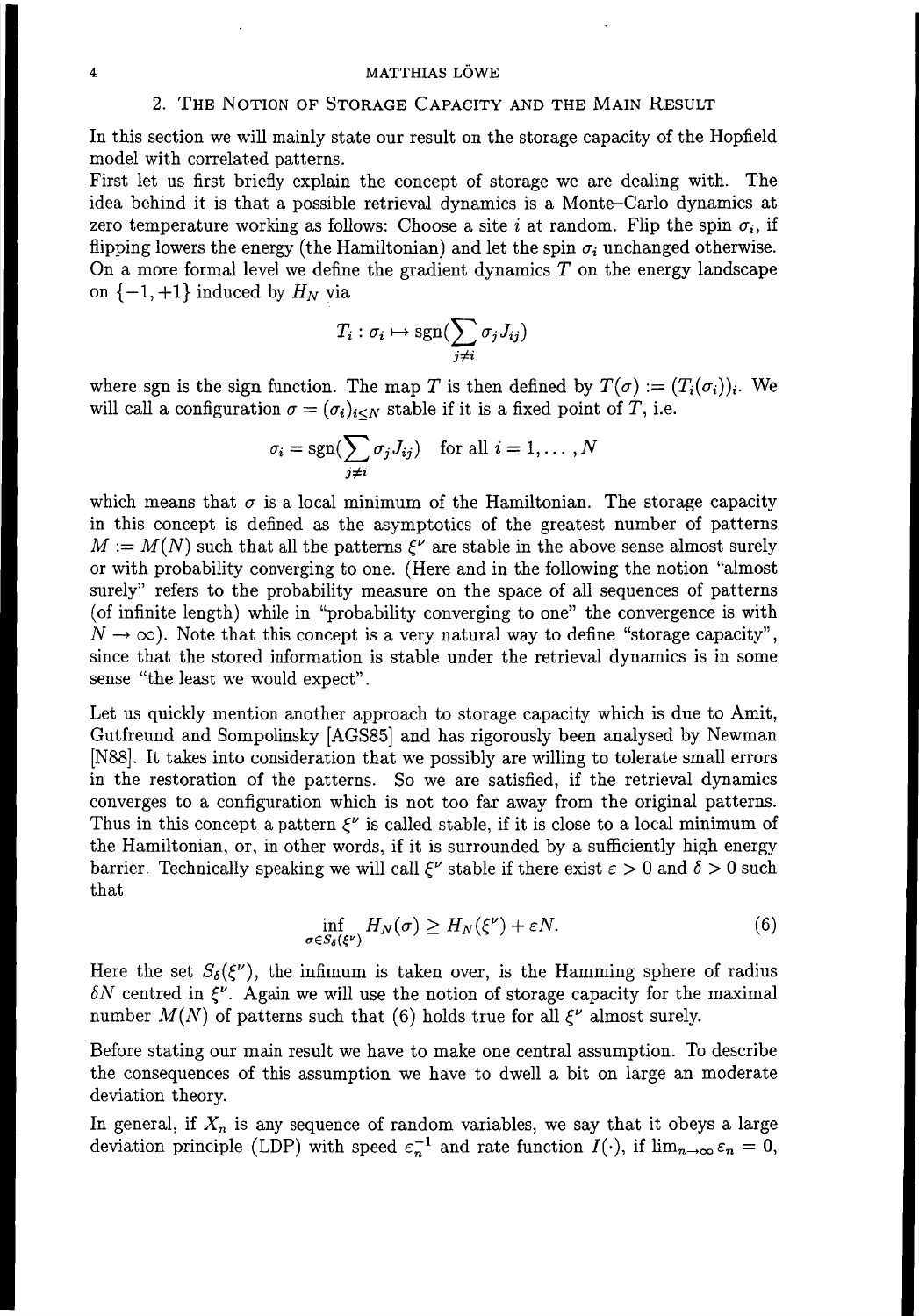and

$$
0\not\equiv I(\cdot)\leq\infty
$$

is lower semi-continuous, the level sets  $\{x : I(x) \leq L\}$  are compact, and if for all Borel sets *A* the following inequalities hold

$$
-\inf_{x\in A^{\circ}}I(x)\leq \liminf_{n\to\infty}\varepsilon_n\log P(X_n\in A^{\circ})\leq \limsup_{n\to\infty}\varepsilon_n\log P(X_n\in \overline{A})\leq -\inf_{x\in \overline{A}}I(x).
$$

Here  $A^{\circ}$  and  $\overline{A}$ , respectively, denote the interior and the closure of A, respectively. The best understood example of an LDP goes back already to Cramer [Cr37j. He showed that the sequence  $X_n = \frac{1}{n} \sum_{i=1}^n Y_i$  for an i.i.d. sequence  $Y_i$  with  $EY_i = 0$  and  $Ee^{tY_1} < \infty$  for all *t* obeys an LDP with speed *n* and rate function  $I(\cdot)$  which is the Legendre transform of  $Ee^{tY_1}$ :

$$
I(x) = \sup_{t \in \mathbb{R}} [tx - E e^{tY_1}].
$$

As a matter of fact when "changing the scale  $\frac{1}{n}$ " in this example to  $\frac{1}{\sqrt{n}\psi(n)}$  for an increasing function  $\psi(n)$  with  $\psi(n) \to \infty$  but  $\psi(n)/\sqrt{n} \to 0$  well still have an LDP but this time with speed  $\psi^2(n)$  and rate function  $t^2/2\sigma^2$  (where  $\sigma^2 = EY_1^2$ ). As this reflects both, the closeness to the large deviations as well as the closeness to the Central Limit Theorem (CLT), the latter LDP is often referred to as moderate deviation principle (MDP).

Observe also that in the MDP above the rate functions is independent of the speed, i.e. the rate function is the same of the whole range for possible  $\psi$  functions, while it is different for  $\psi = \sqrt{n}$ . Therefore an LDP with rate function that does not depend on the speed is commonly called an MDP (not only for sequences of i.i.d. variables). For a general and very readable survey over the huge field of large deviation theory we refer the reader to the book of Dembo and Zeitouni [DZ98].

The following assumption is closely related to the existence of an MDP.

Assumption 2.1. *Henceforth we shall assume the following for the "four-pointcorrelation"*- *functions:*

$$
X_N^{\mu,i} := \sum_{j=1}^N \sum_{1=\nu \neq \mu}^{M(N)} \xi_i^{\mu} \xi_j^{\nu} \xi_j^{\mu} \xi_j^{\nu} - m_{\mu,i}^N \tag{7}
$$

 $(1 \leq i \leq N \text{ and } 1 \leq \mu \leq N \text{ fixed})$ , where

$$
m_{\mu,i}^N := \mathbb{E} \sum_{j=1}^N \sum_{1=\nu \neq \mu}^{M(N)} \xi_i^{\mu} \xi_j^{\nu} \xi_j^{\mu} \xi_j^{\nu}.
$$

*Consider*

$$
\Lambda_N^{\mu,i}(t) := \frac{1}{N(M(N)-1)} \log \int_{\mathbb{R}} \exp(-tX_N^{\mu,i}) d\mathbb{P}
$$
 (8)

and assume that there is a function  $\Lambda^{\mu,i} : \mathbb{R} \to (-\infty,\infty]$  which is finite in a neigh*bourhood of zero such that*

$$
\Lambda_N^{\mu,i}(t) \to \Lambda^{\mu,i}(t) \qquad \forall t \in \mathbb{R}.\tag{9}
$$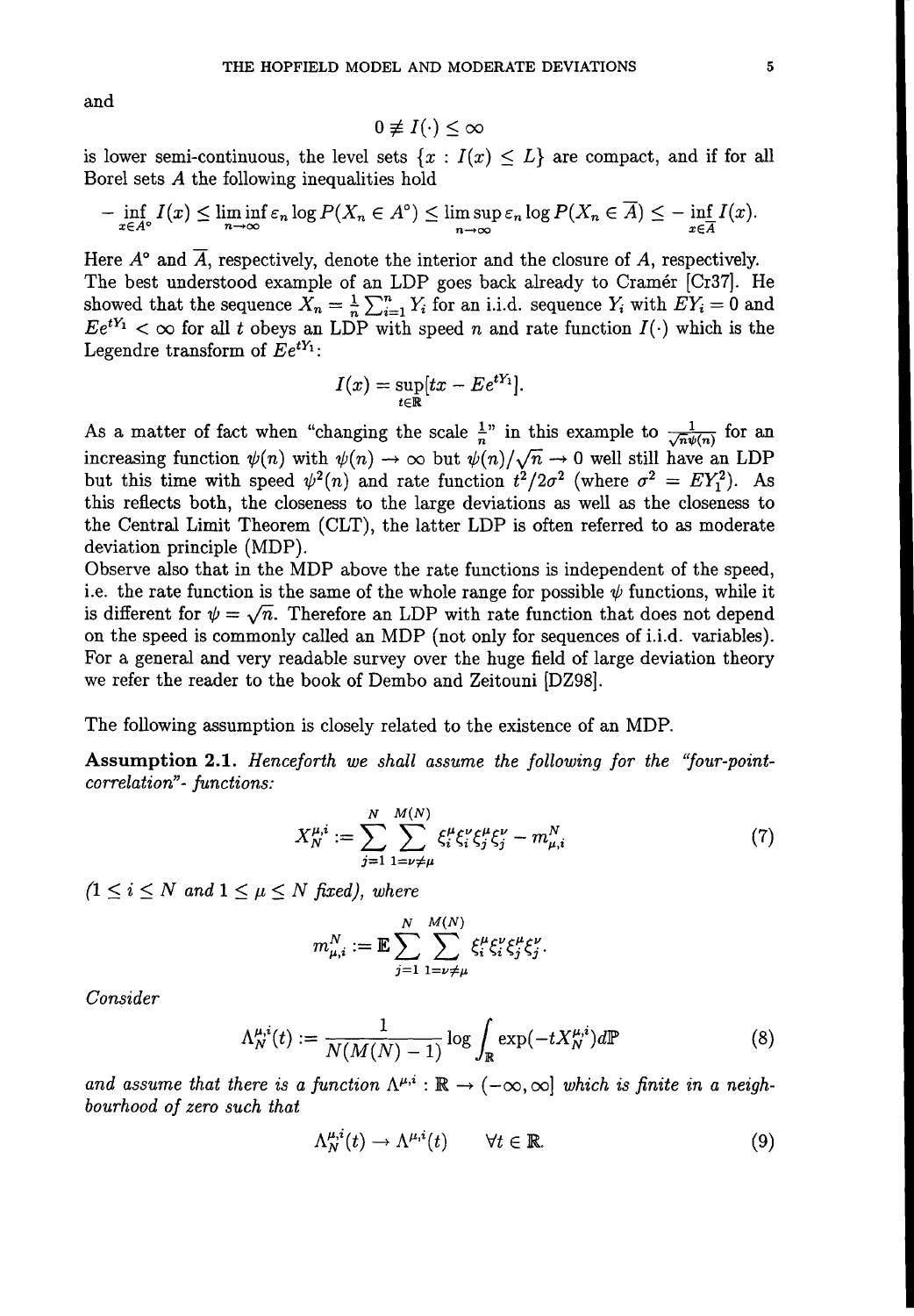*Moreover assume that*  $\Lambda_N^{\mu,i}(t)$  *and*  $\Lambda^{\mu,i}(t)$  *are twice differentiable and that* 

$$
\left(\Lambda_N^{\mu,i}\right)^{\prime\prime}(t) \to \left(\Lambda^{\mu,i}\right)^{\prime\prime}(t) \qquad \forall t \in [0,\delta]
$$
\n(10)

*and* that this convergence is uniform in t for some  $\delta > 0$  and uniform in i,  $\mu$ . Here *we define*

$$
(\Lambda^{\mu,i})''(0):=(\Lambda^{\mu,i})_+''(0):=\lim_{t\to 0^+}\frac{1}{t}\bigg(\big(\Lambda^{\mu,i}\big)'(t)-\big(\Lambda^{\mu,i}\big)'_+(0)\bigg).
$$

*Additionally, suppose that*

$$
\frac{\log N}{N} |m_{\mu,i}^N - m_{\mu,i}| \to 0.
$$
 (11)

*Finally assume that*

$$
\inf_{i,\mu} m_{\mu,i} \geq 0
$$

*for all* N, *together with*

$$
\sup_{i,\mu} (\Lambda^{\mu,i})''(0) \leq V < \infty
$$

*for all N and some V.*

**Remark 2.2.** *When analyzing the proof of Theorem* 2.3 *below we find the following:*

- a) If indeed,  $\inf_{i,\mu} m_{\mu,i} > 0$  condition (11) is obsolete. Moreover we also might find  $a$  *result* for  $\inf_{i,\mu} m_{\mu,i} < 0$  *if it is not too big in absolute value.* As *it is quite hard to think of a situation where this might occur, we didn't qnatify this statement.*
- b) *Actually also the uniformity requirement in (10) is a bit too strong. Indeed much less is required, e.g. that there is a seugnce of numbers*  $\Delta(N, i, \mu)$  *such that*

$$
|(\Lambda_N^{\mu,i})''(t)-(\Lambda^{\mu,i})''(t)|\leq \Delta(N,i,\mu)\to 0
$$

*uniformly in some interval*  $t \in [0, \delta)$  *and such* that

$$
N^{-1-\varepsilon} \sum_{i=1}^{N} \Delta(N, i, \mu) \to 0
$$

*for all*  $\varepsilon > 0$  *uniformly in*  $\mu$  *or* 

$$
N^{-2-\varepsilon} \sum_{\mu=1}^{M} \sum_{i=1}^{N} \Delta(N, i, \mu) \to 0
$$

*for* all  $\epsilon > 0$ . This condition will be easier to check in some examples.

With these definitions our result concerning the storage capacity for correlated patterns reads as follows:

**Theorem 2.3.** Assume the random matrix  $\xi$  fulfils Assumption 2.1 and suppose that  $M(N) = \frac{N}{\gamma \log N}.$ 

*Then there exist positive numbers*  $c_1 > c_2 > c_3 > 0$  *such that the following assertions hold true:*

1. *If*  $\gamma > c_1$ 

$$
P(\liminf_{N \to \infty} (\bigcap_{\mu=1}^{M(N)} T \xi^{\mu} = \xi^{\mu})) = 1
$$

z. *e. the patterns are almost surely stable.*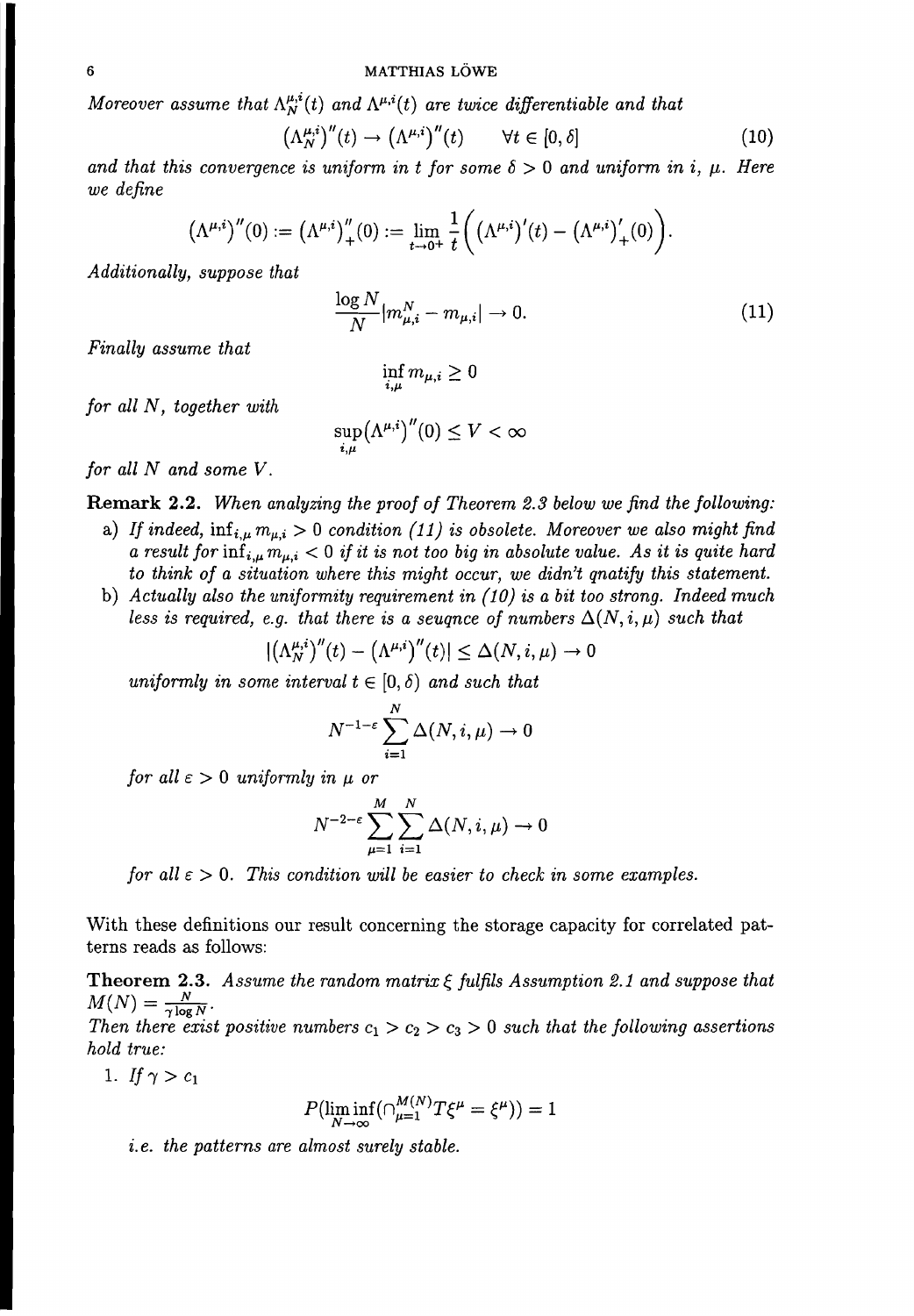2. *If*  $\gamma > c_2$ 

$$
P((\cap_{\mu=1}^{M(N)}T\xi^{\mu}=\xi^{\mu}))=1-R_N
$$

*with*  $\lim_{N\to\infty} R_N = 0$ , *i.e. all the patterns are stable with probability converging to one.*

3. If  $\gamma > c_3$  for every fixed  $\mu = 1, \ldots, M(N)$ 

$$
P(T\xi^{\mu}=\xi^{\mu})=1-R_N
$$

*with*  $\lim_{N\to\infty} R_N = 0$ , *i.e. every fixed pattern is stable with probability converging to one.*

Remark 2.4. *The above theorem basically states that the storage capacity of Hopfield models with correlated patterns fulfilling Assumption* 2.1 *qualitatively behaves like that of Hopjield models where the patterns are chosen i.i.d. Although Assumption 2.1 seems a bit technical, the proof of Theorem* 2.3 *to come in the next section will show that* a *condition similar to Assumption* 2.1 *is actually needed. Moreover we will see that it is satisjied in a variety of important examples.*

# 3. PROOF OF THE THEOREM AND EXAMPLES

In this section we will give the proof of Theorem 2.3 and some examples where Assumption 2.1 is fulfilled.

We will substantially make use of that Assumption 2.1 is indeed closely related to an MDP. This observation is due to Wu [Wu95] in a more general setting. He also gives additional conditions that imply a CLT.

*Proof* of Theorem 2.3. Observe that — according to the definition of the dynamics T and the Hopfield model – for any  $1 \leq \nu \leq M$  the pattern  $\xi^{\nu}$  is stable if and only if

$$
\xi_i^{\nu} = sgn(\sum_{j=1}^N \xi_j^{\nu} J_{ij}) = sgn(\sum_{j=1}^N \sum_{\mu=1}^{M(N)} \xi_j^{\nu} \xi_i^{\mu} \xi_j^{\mu})
$$

for all  $i = 1, \ldots, N$ . Therefore  $\xi^{\nu}$  is stable if and only if

$$
\sum_{j=1}^N \sum_{\mu=1}^{M(N)} \xi_i^{\nu} \xi_j^{\mu} \xi_i^{\mu} \xi_j^{\mu} \ge 0
$$

for all  $i = 1, \ldots, N$ . Now the sum on the right hand side contains one deterministic positive summand (for  $\mu = \nu$ ), such that the sum actually has a tendency to stay positive. As this deterministic part has size N the pattern  $\mathcal{E}^{\nu}$  is stable if and only if

$$
\sum_{j=1}^{N} \sum_{1=\mu \neq \nu}^{M} \xi_i^{\nu} \xi_j^{\nu} \xi_i^{\mu} \xi_j^{\mu} \geq -N
$$

for all  $i = 1, \ldots, N$ .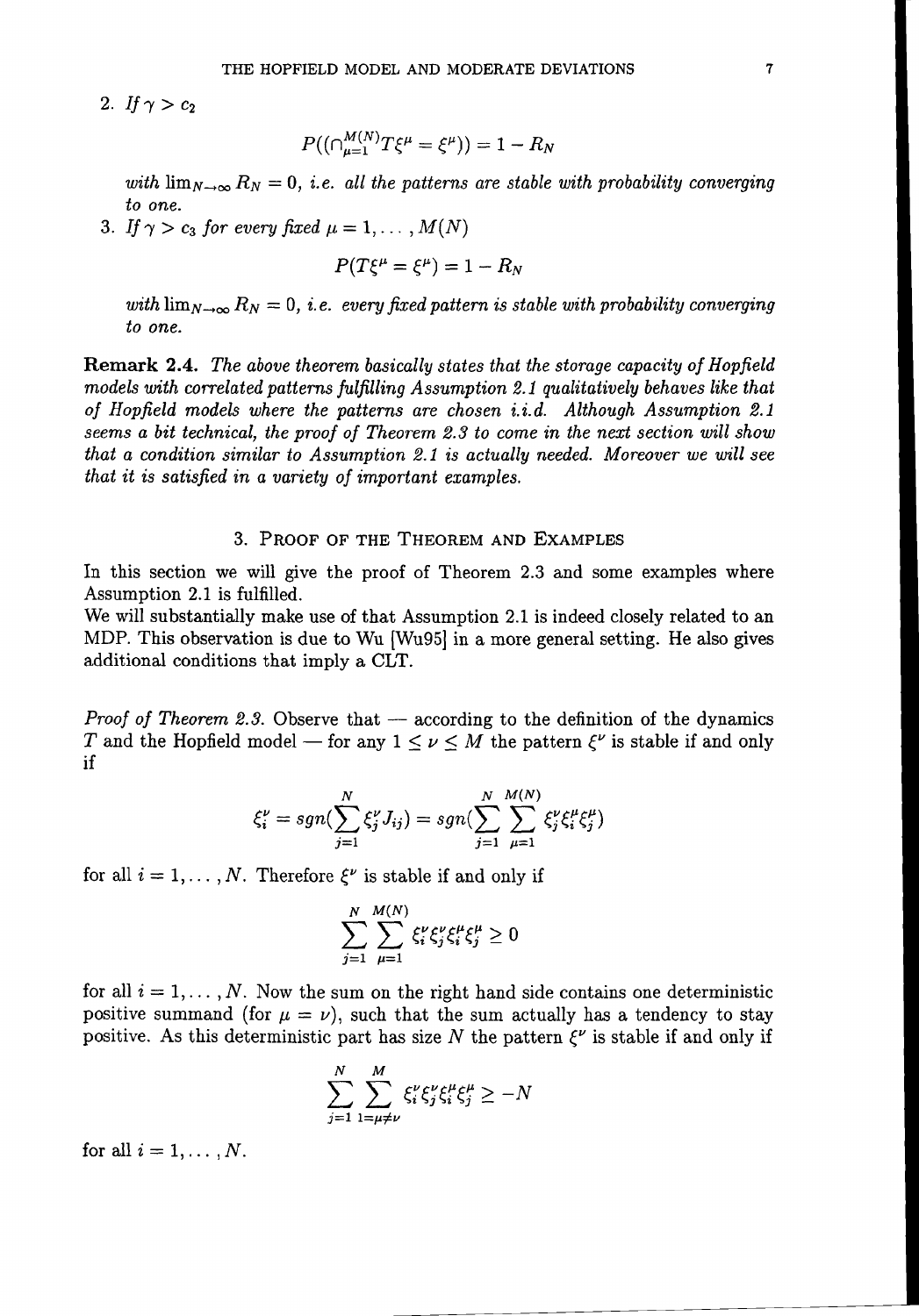Hence for all  $t \geq 0$ 

$$
P(\xi^{\nu} \text{ is not stable})
$$
\n
$$
\leq \sum_{i=1}^{N} P(\sum_{j=1}^{N} \sum_{l=\mu \neq \nu}^{M} \xi_{i}^{\nu} \xi_{j}^{\mu} \xi_{i}^{\mu} \xi_{j}^{\mu} \leq -N)
$$
\n
$$
\leq \sum_{i=1}^{N} e^{-tN} \mathbb{E}\left(\exp\left(-t \sum_{j=1}^{N} \sum_{l=\mu \neq \nu}^{M} \xi_{i}^{\nu} \xi_{j}^{\mu} \xi_{i}^{\mu} \xi_{j}^{\mu}\right)\right) \tag{12}
$$

where we have applied the exponential Chebyshev-Markov inequality. Centering the sum in the exponential on the right gives

$$
P(\xi^{\nu} \text{ is not stable}) \leq \sum_{i=1}^{N} e^{-t(N+m_{\nu,i}^{N})} \mathbb{E}\left(\exp\left(-t(\sum_{j=1}^{N} \sum_{1=\mu\neq\nu}^{M} \xi_{i}^{\nu} \xi_{j}^{\mu} \xi_{i}^{\mu} - m_{\nu,i}^{N})\right)\right)
$$

$$
= \sum_{i=1}^{N} e^{-t(N+m_{\nu,i}^{N})} \mathbb{E}(\exp(-tX_{N}^{\nu,i})) \qquad (13)
$$

In order to estimate  $\mathbb{E}(\exp(-tX_N^{\nu,i}))$  we will now make use of Assumption 2.1. Indeed, as  $EX_N^{\nu,i} = 0$  we have by the twice differentiability of  $\Lambda_N^{\nu,i}$  together with

$$
\Lambda_N^{\nu,i}(0)'=\mathbb{E} X_N^{\nu,i}=0
$$

that

$$
\Lambda_N^{\nu,i}(s) = \int_0^s \left(\Lambda_N^{\nu,i}\right)^{\prime\prime}(x)(s-x)dx
$$

for all  $0 \leq s < \delta$ . Similar for  $\Lambda^{\nu,i}(s)$ :

$$
\Lambda^{\nu,i}(s) = (\Lambda^{\nu,i})'_{+}(0) + \int_0^s (\Lambda^{\nu,i})''(x)(s-x)dx
$$

for all  $0 \leq s < \delta$ . Now as a consequence of Assumption 2.1

$$
(\Lambda^{\nu,i})'(x) - (\Lambda^{\nu,i})'_{+}(0) = \int_0^x (\Lambda^{\nu,i})''(s)ds = \lim_{N \to \infty} \int_0^x (\Lambda^{\nu,i})''(s)ds = (\Lambda^{\nu,i})'(x).
$$

Thus 
$$
(\Lambda^{\nu,i})'_{+}(0) = 0
$$
 and therefore  
\n
$$
\sup_{0 \le x < \delta} \frac{1}{x^2} |\Lambda^{\nu,i}_{N}(x) - \Lambda^{\nu,i}(x)|
$$
\n
$$
\le \sup_{0 \le x < \delta} \frac{1}{x^2} \int_0^x |(\Lambda^{\nu,i}_{N})''(y) - (\Lambda^{\nu,i})''(y)| (x - y) dy
$$
\n
$$
\le \sup_{0 \le x < \delta} \frac{1}{2} |(\Lambda^{\nu,i}_{N})''(x) - (\Lambda^{\nu,i})''(x)|,
$$
\n(14)

where the expression on the right hand side converges to zero. Note that under the uniformity assumption of Assumption 2.1 the above convergence is also uniform in  $i$ and  $\nu$ .

This estimate will be crucial for the rest of the proof. We use it with  $x = t/a(N)$ for some fixed t and for some sequence  $a(N)$  with  $a(N) \to \infty$  and  $a(N)/\sqrt{NM} \to 0$ .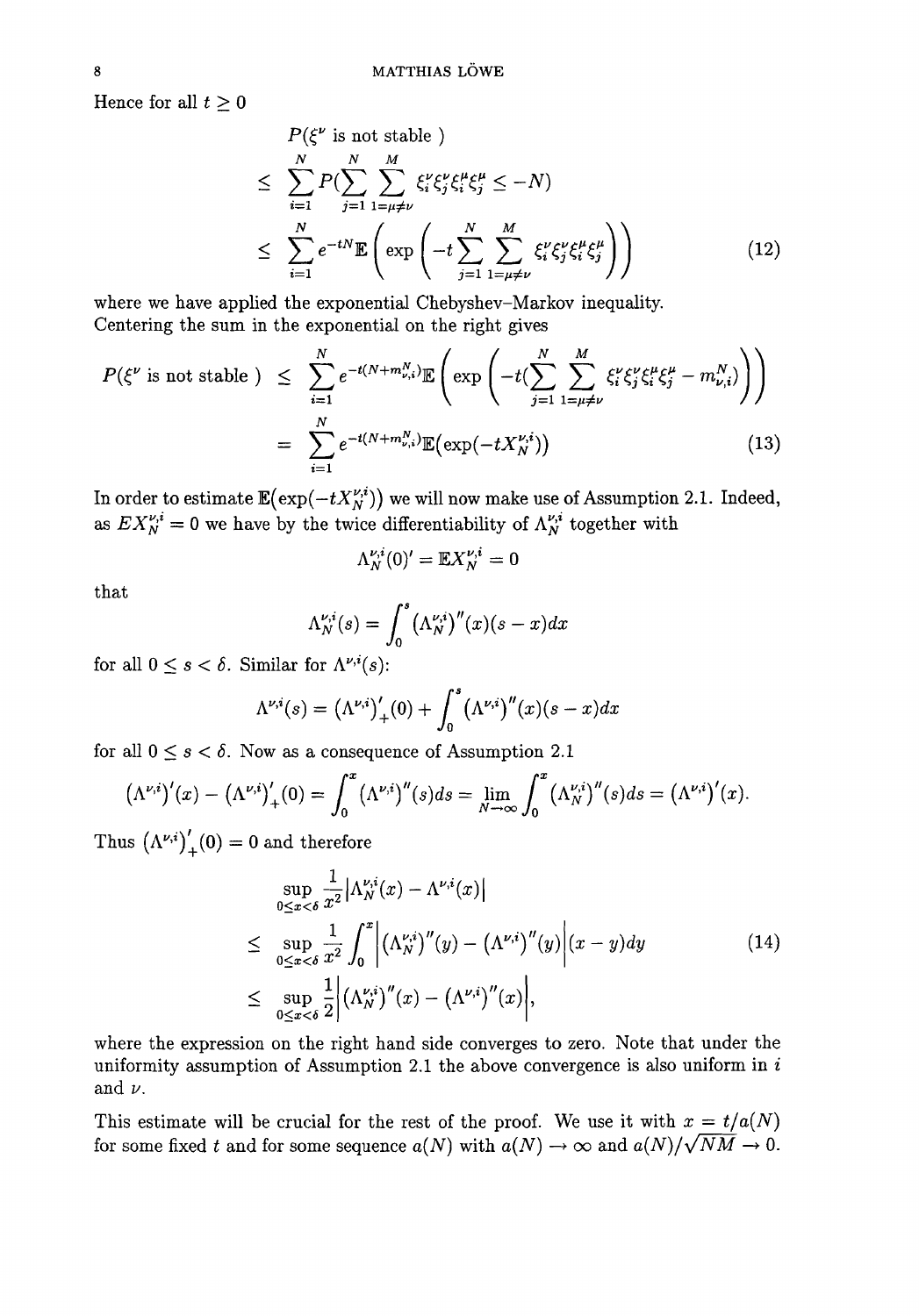Then the above estimate implies by Taylor expansion of  $\Lambda^{\nu,i}$  that

$$
\lim_{N \to \infty} \sup_{i,\nu} \left| a^2(N) \Lambda_N^{\nu,i}(t/a(N)) - \frac{1}{2} (\Lambda^{\nu,i})''(0)t^2 \right|
$$
  

$$
\leq \lim_{N \to \infty} \left| a^2(N) \Lambda^{\nu,i}(t/a(N)) - \frac{1}{2} (\Lambda^{\nu,i})''(0)t^2 \right| = 0
$$

implying that

$$
\mathbb{E}\exp\left(\frac{-t}{a(N)}X_N^{\nu,i}\right)=\exp\left(\frac{1}{2}t^2\frac{NM(N)}{a^2(N)}\big(\Lambda^{\nu,i}\big)''(0)\right)(1+o(1))
$$

where due to the uniformity assumption in Assumption 2.1 the  $o(1)$  is uniform in i and  $\nu$ .

Plugging this into (13) gives by replacing t by  $\frac{t}{a(N)}$ 

 $P(\xi^{\nu} \text{ is not stable})$ 

$$
P(\xi^{\nu} \text{ is not stable})
$$
\n
$$
\leq \sum_{i=1}^{N} \exp\left(-\frac{t}{a(N)}(N+m_{\nu,i}^{N})\right) \exp\left(\frac{1}{2}t^{2}\frac{NM(N)}{a^{2}(N)}(\Lambda^{\nu,i})^{''}(0)\right)(1+o(1))
$$
\n
$$
\leq \sum_{i=1}^{N} \exp\left(-\frac{t}{a(N)}(N+m_{\nu,i})+\frac{t}{a(N)}(m_{\nu,i}-m_{\nu,i}^{N})\right) \exp\left(\frac{1}{2}t^{2}\frac{NM(N)}{a^{2}(N)}V\right)(1+o(1))
$$

where again we have made use of Assumption 2.1 and the  $o(1)$  term is uniform in i and  $\nu$ .

Now choosing the essentially optimal  $t = 1/\gamma$  and  $a(N) = M(N)$  we first see that with the ansatz (15) below is admissible in the sense that  $a(N) \to 0$  but  $a(N)/\sqrt{NM} \to 0$ and moreover that

$$
P(\xi^{\nu} \text{ is not stable } ) \leq \sum_{i=1}^{N} \exp\left(-\frac{1}{2} \frac{N}{MV}\right) \exp\left(\frac{1}{VM}(m_{\nu,i} - m_{\nu,i}^{N})\right) (1 + o(1)).
$$

The ansatz

$$
M(N) = \frac{N}{\gamma \log N} \tag{15}
$$

for some positive constant  $\gamma$  yields

$$
P(\xi^{\nu} \text{ is not stable})
$$
\n
$$
\leq \sum_{i=1}^{N} \exp\left(-\frac{1}{2} \frac{\gamma \log N}{V}\right) \exp\left(\gamma(\log N/N)(m_{\nu,i} - m_{\nu,i}^{N})\right)(1 + o(1))
$$
\n
$$
\leq N \exp\left(-\frac{1}{2} \frac{\gamma \log N}{V}\right)(1 + o(1)) \tag{16}
$$

The choice  $\gamma > 2V$  gives

 $P(\xi^{\nu} \text{ is not stable }) \leq N^{1-\frac{1}{2V}} \to 0,$ 

which is part three of the theorem.

For parts one and two observe that by (16) and the ansatz (15)

$$
P(\exists \nu : \xi^{\nu} \text{ is not stable}) \leq \frac{N^2}{\gamma \log N} \exp\left(-\frac{1}{2} \frac{\gamma \log N}{V}\right) (1 + o(1)).
$$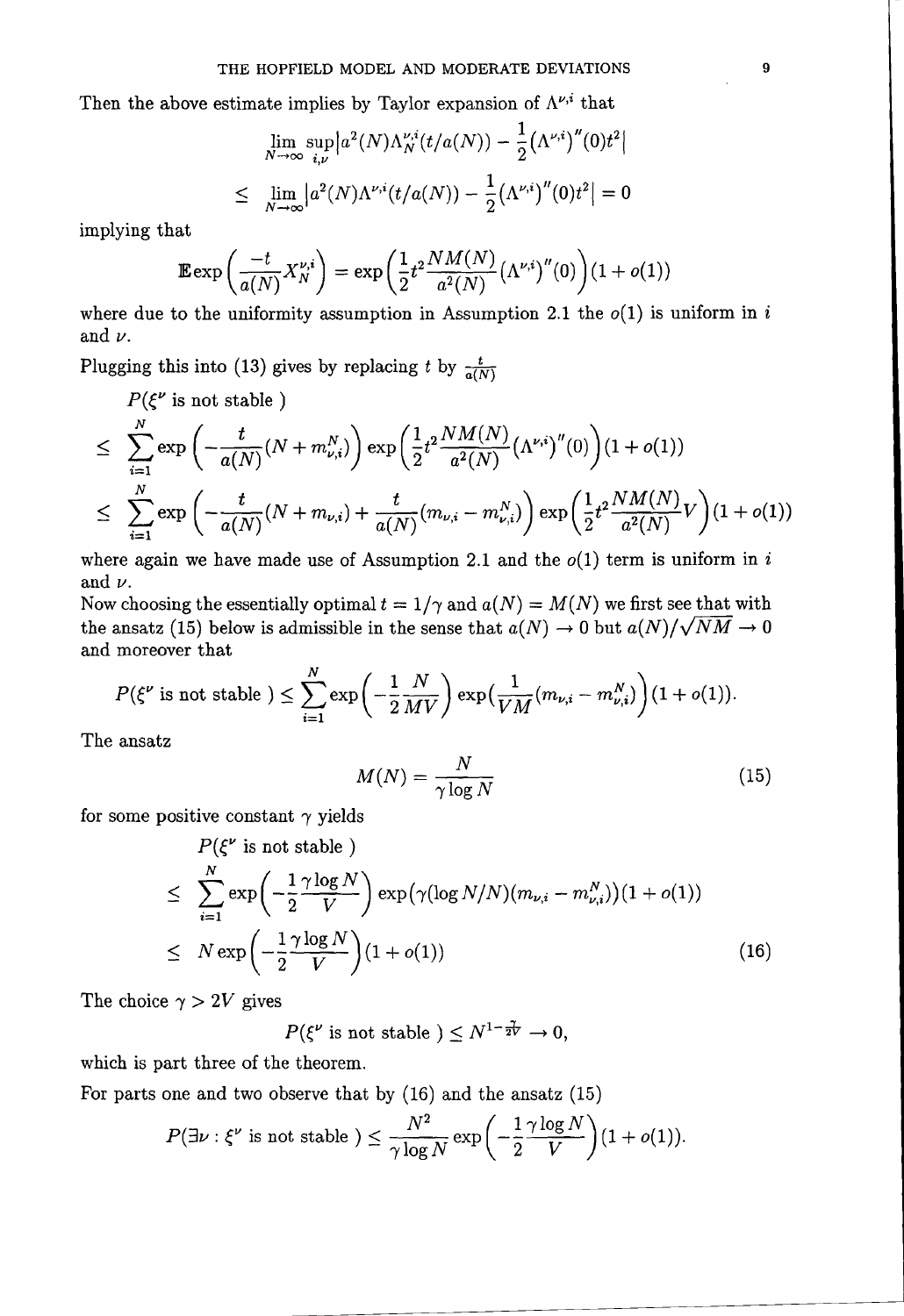So choosing  $\gamma \geq 4V$  yields

 $P(\exists \nu : \xi^{\nu} \text{ is not stable}) \rightarrow 0$ 

which is part two of the theorem. Finally the choice of  $\gamma > 6V$  gives that

 $P(\exists \nu : \xi^{\nu} \text{ is not stable } ) \leq N^{-\kappa}$ 

for some  $\kappa > 1$ . As  $N^{-\kappa}$  is summable (over N) the Borel-Cantelli Lemma eventually proves part one of the theorem.

o

**Remark 3.1.** a) *Observe that the theorem gives precise bounds on the constants*  $c_1, c_2$  and  $c_3$  *occurring in* Theorem 2.3. Note also that if  $\inf_{\nu,i} m_{\nu,i}$  is strictly *greater than zero these bounds can be improved.*

b) *Check that Remark* 2.2., *in particular part b) of it, apply.*

To see whether the conditions of Assumption 2.1 are ever fulfilled let us start with the very basic example of i.i.d. patterns where all the calculations can be done by hand.

# **Example 3.2.** *Independent patterns*

Assume that the matrix  $\xi$  consists of *i.i.d.* entries obeying (2). Then by independence *for all v,* i *and* N

$$
\Lambda_N^{\mu,i}(t) = \frac{1}{N(M(N)-1)}\log \mathbb{E}\exp\left(-t\sum_{j=1}^N\sum_{1\leq\mu\neq\nu}^M \xi_i^{\mu}\xi_j^{\nu}\xi_j^{\mu}\xi_j^{\nu}\right) = \log \cosh(t).
$$

*Hence*  $\Lambda_N^{\mu,i}$  *converges* (and *indeed ist identical*) *to*  $g(t) := \log \cosh(t)$  *as well as all its derivatives* converge to the corresponding derivatives of  $log cosh(t)$ . Taking moreover *into account that*

$$
\mathbb{E}\sum_{j=1}^N\sum_{1\leq\mu\neq\nu}^M\xi_i^\mu\xi_j^\nu\xi_j^\mu\xi_j^\nu=0
$$

*for all v,* i *and* N *and that*

$$
\left. \frac{d^2}{dt^2} \log \cosh(t) \right|_{t=0} = 1
$$

*Theorem* 2.3 *not only yields that the Hopfield model can store*  $\frac{N}{\gamma \log N}$  *i.i.d. patterns but* also gives the constants  $c_1 = 6$ ,  $c_2 = 4$ , and  $c_3 = 2$ , respectively, for the cases one, *two, and three, in Theorem* 2.3, *respectively. These results agree with those obtained by* M*cEliece et al.* [MPRV87] *and* [P96] *and have basically been shown to be optimal by Bovier* [B099].

For the other examples we heavily exploit the following theorem from [Wu95, Theorem1.4].

**Theorem 3.3.** If for some  $\delta > 0$  the functions  $(\Lambda_N^{\mu,i})'$  are all concave (or convex) *on*  $[0, \delta)$  *and if*  $\Lambda_N^{\mu,i}$  *is twice continuously differentiable on*  $[0, \delta)$  *and if moreover* 

$$
\left(\Lambda_N^{\mu,i}\right)^{\prime\prime}(0)\to\left(\Lambda_N^{\mu,i}\right)^{\prime\prime}(0)\tag{17}
$$

*uniformly* in  $\mu$  *and i as*  $N$  *tends to infinity, then* (8) *and* (9) *are satisfied.*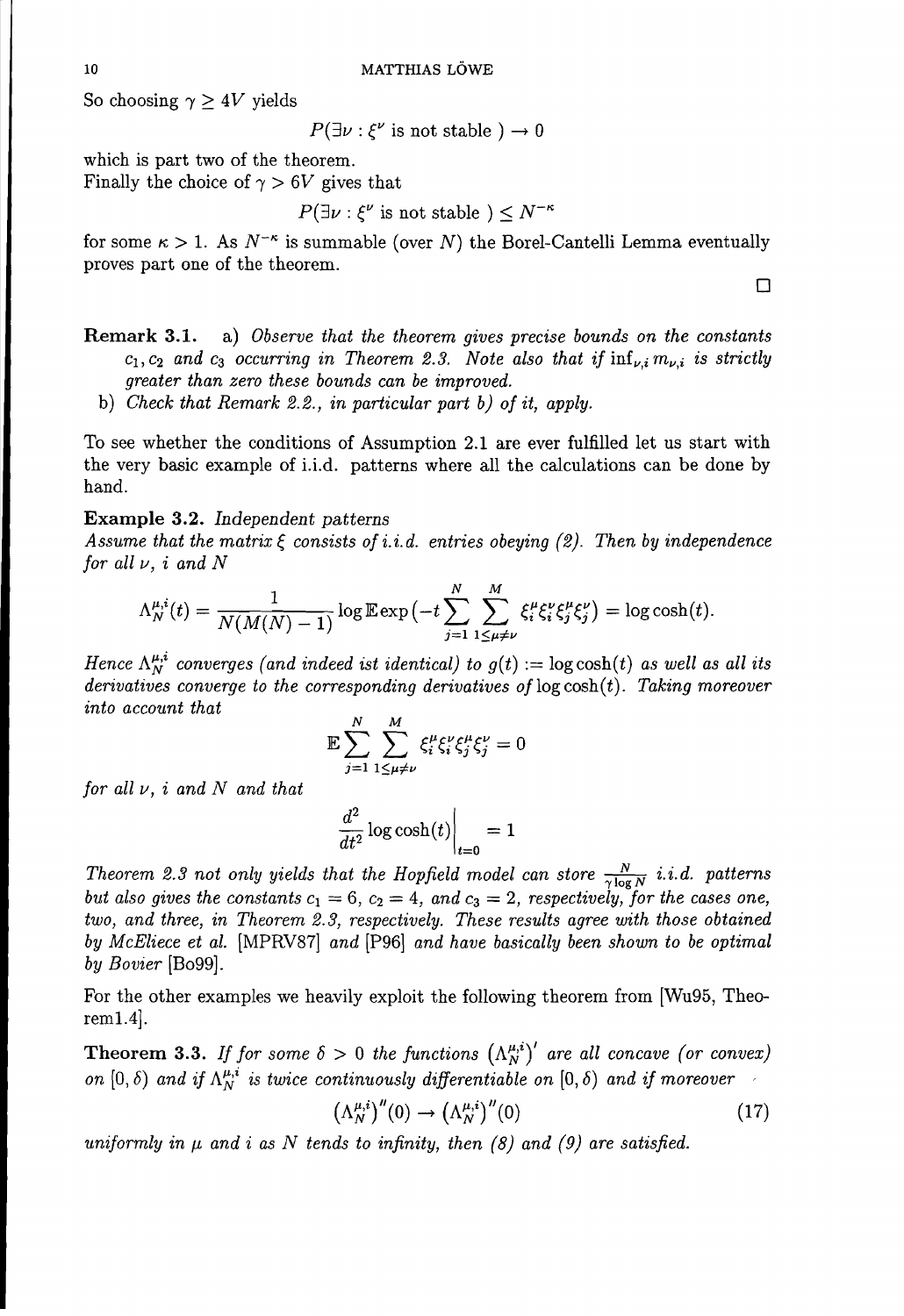Remark 2.2 b) applies correspondingly.

The reason why this theorem is extremely helpful is (as was also already pointed out by Wu) that the concavity can be achieved by a GHS inequality while (17) usually follows from a FKG-type inequality (in the examples below we will follow [Wu95, Proof of Lemma 3.2], the interested reader will find the basic ideas there).

If we now introduce correlations among the patterns we might - from a mathematical point of view - of course, correlate each  $\xi_i^{\mu}$  to each  $\xi_j^{\nu}$  in some strange fashion and look whether Assumption 2.1 is still fulfilled. Taking into account, however, that the vector  $({\xi_i^{\mu}})_{i=1,...,N}$  is supposed to describe an image or at least some information to be stored (which is different for different  $\nu$ ) there are two reasonable ways to correlate the patterns. The correlation of the  $\xi_i^{\mu}$  in  $\mu$  is called *sequential* correlation and may be reasonable e.g. when storing films, while the correlation in  $i$  is referred to as *spatial* correlation, which may be a reasonable model when storing images.

The following two example are basically covered by  $[L\ddot{o}99a,$  Theorems 2.1,2.2]

# Example 3.4. *Spatial Markov Chains*

*Consider sequences of spatially correlated patterns*  $(\xi_i^{\mu})_{i=1,\dots,N,\mu=1,\dots,M(N)}$  *where the correlation stems form a one dimensional Markov chain. More precisely we will* assume that the random variables  $(\xi_i^{\mu})_{i \in \mathbb{N}, \mu \in \mathbb{N}}$  are independent for different  $\mu$  and for  $\int$ *fixed*  $\mu$  *form a Markov chain in i with initial distribution* 

$$
P(\xi_1^{\mu} = x_1^{\mu}, \ \mu = 1, \dots, M) = 2^{-M} \quad \text{for all } x_1^{\mu} \in \{-1, 1\}
$$
 (18)

*and transition probabilities*

$$
P(\xi_i^{\mu} = x_i^{\mu} | \xi_j^{\nu} = x_j^{\nu}, j = 1, \dots, i - 1, \nu = 1, \dots, M)
$$
  
= 
$$
P(\xi_i^{\mu} = x_i^{\mu} | \xi_{i-1}^{\mu} = x_{i-1}^{\mu}) = Q(x_{i-1}^{\mu}, x_i^{\mu}).
$$
 (19)

*Here*  $Q$  *denotes a symmetric*  $2 \times 2$  *matrix with entries* 

$$
Q = \left(\begin{array}{cc} p & 1-p \\ 1-p & p \end{array}\right)
$$

*where*  $0 < p < 1$  *(note that*  $p = \frac{1}{2}$  *is the case of independent patterns). Because of the independence and identical distribution of the patterns*  $\xi^{\mu}$ 

$$
\Lambda_N^{\nu,i}(t) = \frac{1}{N(M(N)-1)} \log \mathbb{E} \exp \left(-t \sum_{j=1}^N \sum_{1 \le \mu \ne \nu}^{M} \xi_i^{\mu} \xi_j^{\nu} \xi_j^{\mu} \xi_j^{\nu} \right)
$$
  
= 
$$
\frac{1}{N} \log \mathbb{E} \exp \left(-t \sum_{j=1}^N \xi_i^1 \xi_j^1 \xi_i^2 \xi_j^2 \right).
$$

*As* the whole situation is completely symmetric under the flipping  $\xi_i^2$  into the direction of  $\xi_i^1$  we may assume that  $\xi_i^1 \xi_i^2 = 1$ . Hence the computation above boils down to the *computation of*

$$
\Lambda_N^{\nu,i}(t) = \frac{1}{N} \log \mathbb{E} \exp\left(-t \sum_{j=1}^N \xi_j^1 \xi_j^2\right)
$$

*(which does not any longer depend on*  $\nu$ ). *Observe that*  $(Y_j) := (\xi_j^1 \xi_j^2)$  *is a Markov chain in j with transition matrix*

$$
\overline{Q}=\left(\begin{array}{cc}q&1-q\\1-q&q\end{array}\right)
$$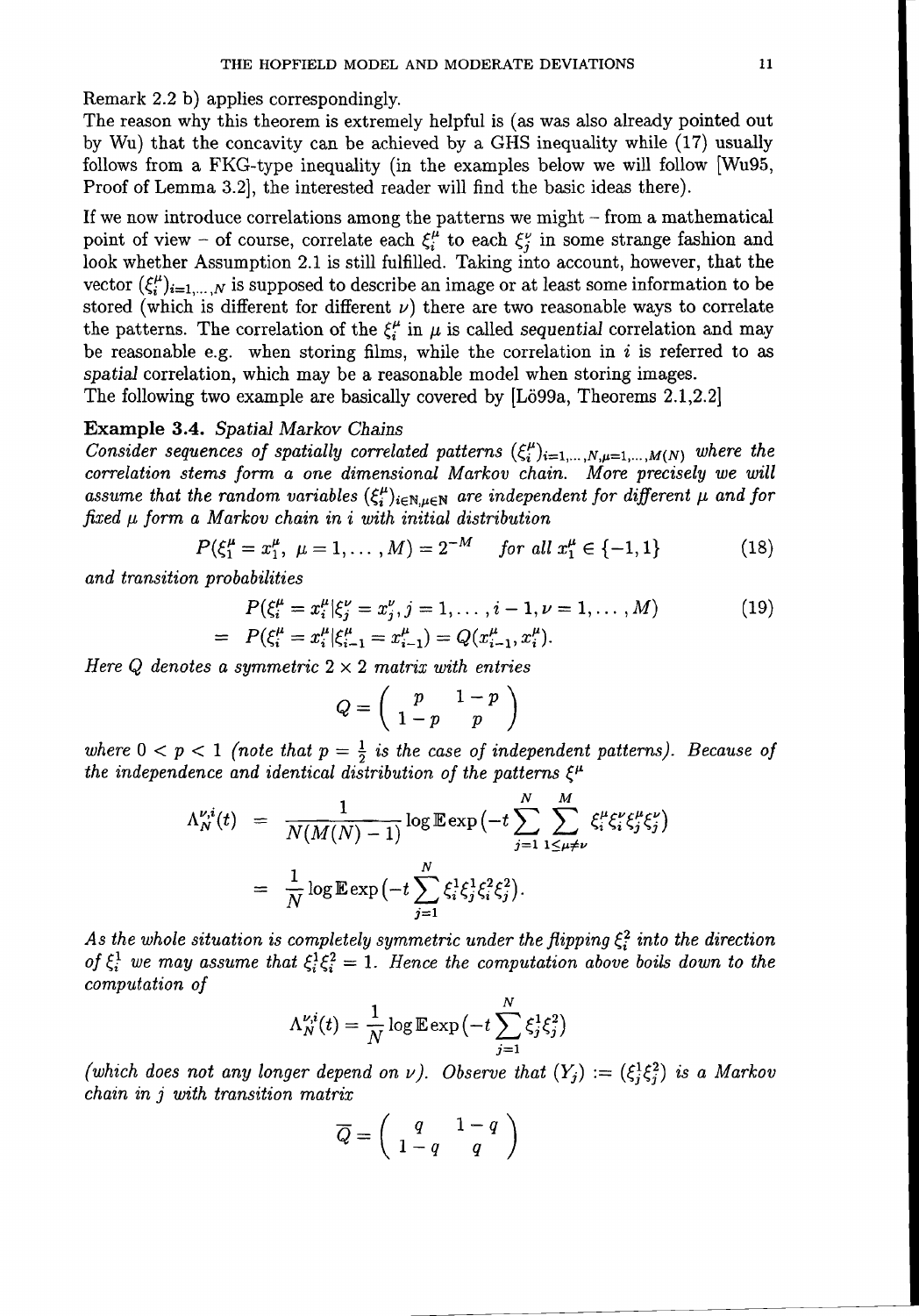*and* with the fixed "starting" point  $Y_i = 1$ . As  $q := p^2 + (1 - p)^2 \ge 1/2$  and  $Y_i = 1$ *also*  $Y_i$  *has* a *tendency to be* +1 *rather than* -1 *and therefore* (*as is easily checked*)

$$
\mathbb{E}\sum_{j=1}^N\xi_j^1\xi_j^2\geq 0
$$

*which has been part of Assumption* 2.1. *Now as its is not too difficult (basically using Perron-Froebenius theory) to show that*

$$
\frac{1}{N}\log\mathbb{E}\exp\left(-t\sum_{j=1}^{N}\xi_j^1\zeta_j^2\right)\to\log\lambda_1(t)\tag{20}
$$

*where*  $\lambda_1(t)$  *is the largest eigenvalue of* 

$$
\overline{Q}(t) = \begin{pmatrix} qe^{-t} & (1-q)e^{-t} \\ (1-q)e^{t} & qe^{t} \end{pmatrix}
$$

*we could try to verify Assumption* 2.1 *directly (the calculations could partially follow those in* [Lö99a]). *However, note that the limit*  $\lambda(\cdot)$  *in (20) always exists due to Varadhan's Lemma, because the chain Yj obeys an LDP. On the other hand it follows easily from the presentation of* a *Markov chain as a random field (see e.g.* [Ge88, Chapter3]) *and the GHS inequality for Bernoulli random fields (as derived in* [GHS70], [EMN76], [EN78]) *that the chain Yi fulfils the GHS inequalities. Following* [Wu95, Lemma3.2] *and applying* [E85, pp.167] *these imply the concavity of the A's. For the same reasons it also fulfils the FKG inequality* (IFKG71], *e.g.). They imply that*  $\Lambda''(0) = \sum_{j=0}^{\infty} \mathbb{E}Y_0Y_j$  *and that* (see [Wu95, Lemma3.2])  $(\Lambda_N^{\mu,i})''(0) = \sum_{j=1}^N \mathbb{E}Y_iY_j$ *converges* to  $\overline{\Lambda''(0)}$ . As this convergence is uniform for all points which are outside *a strip (of width growing slowly with n) along the boundary (which is negligible compared to the other points) indeed the assumptions of Theorem* 3.3 *are fulfilled. Hence following Theorem* 2.3 *we obtain* a *storage capacity of*  $N/\gamma \log N$  *patterns. However, to obtain bounds* for  $\gamma$  *which are of the right order, more subtleties such as exploiting the Martingale structure of a Markov chain, are needed.*

#### Example 3.5. *Sequential Markov Chains*

*One could as well consider patterns that are only sequentially correlated by a Markov chain.* So more precisely, assume that the random variables  $(\xi_i^{\mu})_{i \in \mathbb{N}, \mu \in \mathbb{N}}$  are indepen*dent for different* i *and for fixed* i *form* a *Markov chain in J.L with initial distribution*

$$
P(\xi_i^1 = x_i^1, \ i = 1, \dots, N) = 2^{-N} \quad \text{for all } x_i^1 \in \{-1, 1\}
$$
 (21)

*and transition probabilities*

$$
P(\xi_i^{\mu} = x_i^{\mu} | \xi_j^{\nu} = x_j^{\nu}, j = 1, ..., N, \nu = 1, ..., \mu - 1)
$$
\n
$$
= P(\xi_i^{\mu} = x_i^{\mu} | \xi_i^{\mu-1} = x_i^{\mu-1}) = Q(x_i^{\mu-1}, x_i^{\mu})
$$
\n(22)

*where* Q *is as above. Note that, although the Hamiltonian of the model works differently* in the lower indices i and the upper indices  $\mu$ , our definition of storage capacity, *however does not see a big difference between the model in this example and the model in the example above. So, indeed the case of the sequentially correlated patterns can be treated just* like the case in Example 3.4 by interchanging the rôle of i and  $\mu$ . It should *be mentioned that a minor difference could be observed when taking into account also the expectations of the*  $Y_i$ , *as has been done in* [Lö99a].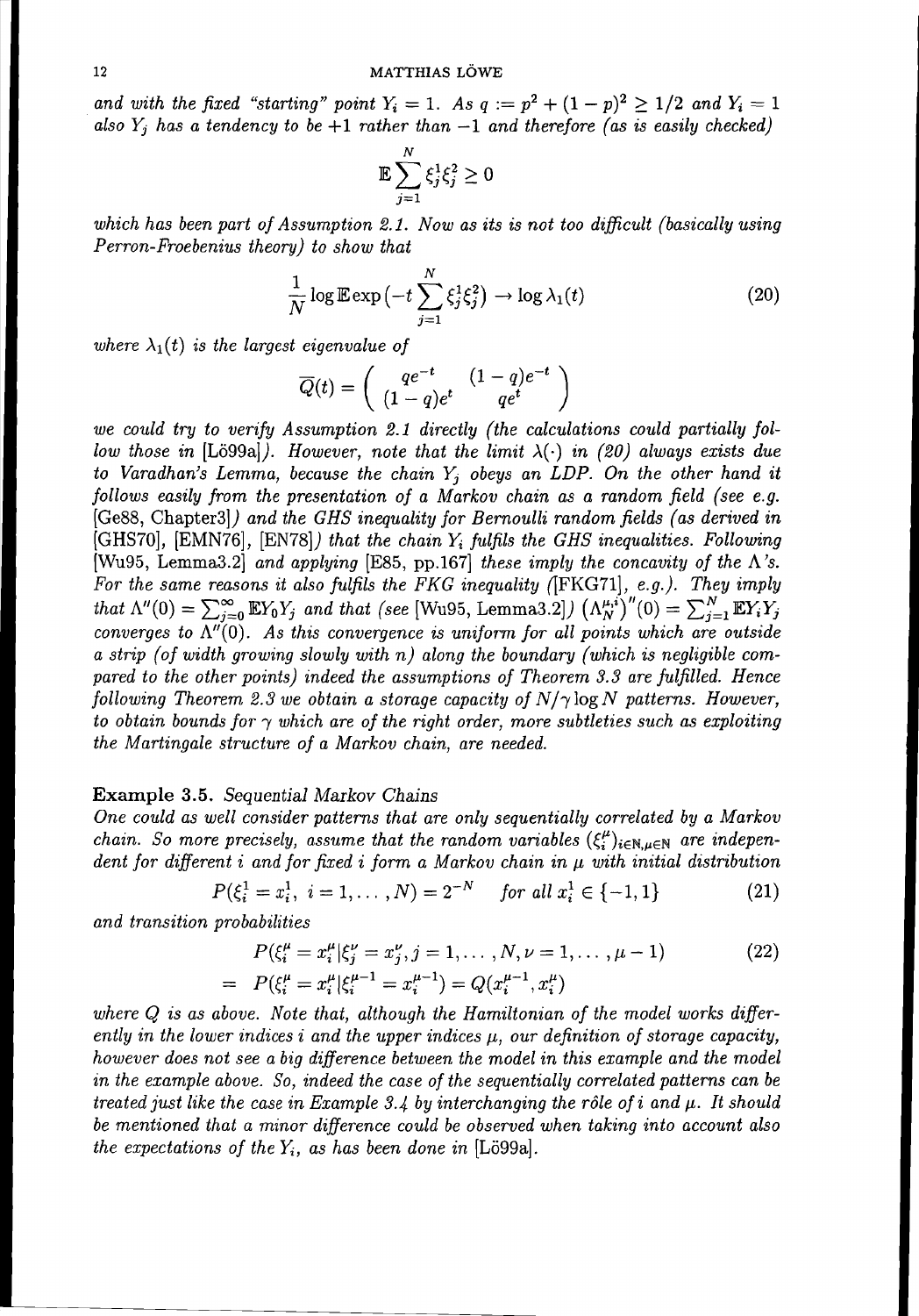The following example we were not able to treat in [Lö99a]. To understand why we consider it important, recall that the usual setup for an image is that of a random field. In the next example we will try to store M independent images in the Hopfield model. Avoiding the possibly complicated notation of random fields we restrict ourselves to one of the simplest cases: the ferromagnetic Ising model. Intuitively speaking we will try to store M independent black and white pictures in the Hopfield model where a black pixel is more likely to sit next to a black pixel than a white one (and vice versa).

# Example 3.6. *Independent Ising models*

*Consider* patterns  $(\xi_i^{\mu})_{i\in\mathbb{N},\mu\in\mathbb{N}}$  that are independent of different  $\mu$  and for fixed  $\mu$  are *distributed according to the distribution of a d-dimensional Ising model at inverse*  $t$ *emperature*  $\beta$  *which is not the critical temperature, with zero external field and free boundary conditions (otherwise the patterns might have a bias). That means (Jar simplicity*) we assume that N is a d'th power and that for each fixed  $\mu$  the spins  $(\xi_i^{\mu})_i$ *are distributed according to*

$$
\mathbb{P}(\xi^{\mu}) = \frac{\exp\left(\beta \sum_{\langle i,j\rangle} \xi_i^{\mu} \xi_j^{\mu}\right)}{Z_N(\beta)}.
$$
\n(23)

*Here*

$$
Z_N(\beta) = \sum_{\sigma} \exp\left(\beta \sum_{\langle i,j\rangle} \sigma_i \sigma_j\right)
$$

*is* the so called partition function of the Ising model,  $\beta \in [0, \infty)$  is its inverse tem*perature,* and the summation  $\sum_{\langle i,j\rangle}$  is taken over all neighbouring pairs of indices i, j *in Zd that sit inside the box of side length N* 1/ *<sup>d</sup> centred at the origin. Again due to* the independence and identical distribution of the patterns  $\xi^{\mu}$ 

$$
\Lambda_N^{\nu,i}(t) = \frac{1}{N(M(N)-1)} \log \mathbb{E} \exp \left(-t \sum_{j=1}^N \sum_{1 \le \mu \ne \nu}^{M} \xi_i^{\mu} \xi_j^{\nu} \xi_j^{\mu} \xi_j^{\nu} \right)
$$
  
= 
$$
\frac{1}{N} \log \mathbb{E} \exp \left(-t \sum_{j=1}^N \xi_i^1 \xi_j^1 \xi_i^2 \xi_j^2 \right).
$$

*Again* we might flip the *images* until we may assume that  $\xi_i^1 \xi_i^2 = 1$ . Hence we are *again left to treat*

$$
\Lambda_N^i(t) = \frac{1}{N} \log \mathbb{E} \exp\left(-t \sum_{j=1}^N \xi_j^1 \xi_j^2\right).
$$

*(where the upper index v has been skipped since obviously this quantity does not depend on v*) *under the restriction that*  $\xi_i^1 = \xi_i^2 = 1$ . *The existence of the limit as* N  $a$ pproaches infinity of the  $\Lambda_N^i$  again can be proved by large deviation arguments (using *e.g.* [Co86], or [O188]) as the vectors  $((\xi_i^1, \xi_i^2))_j$  may be regarded as a two dimensional *random field with nearest neighbour interaction. On the other hand considering the partition function of this model with external field*  $h = (h_j)_{j=1,...N}$ 

$$
\tilde{Z}_N(\beta, h) := \sum_{\xi^1, \xi^2} \exp \Bigl( \beta \sum_{\langle k, j \rangle} \xi_k^1 \xi_j^1 + \beta \sum_{\langle k, j \rangle} \xi_k^2 \xi_j^2 + \sum_{j=1}^N h_j(\xi_j^1 + \xi_j^2) \Bigr)
$$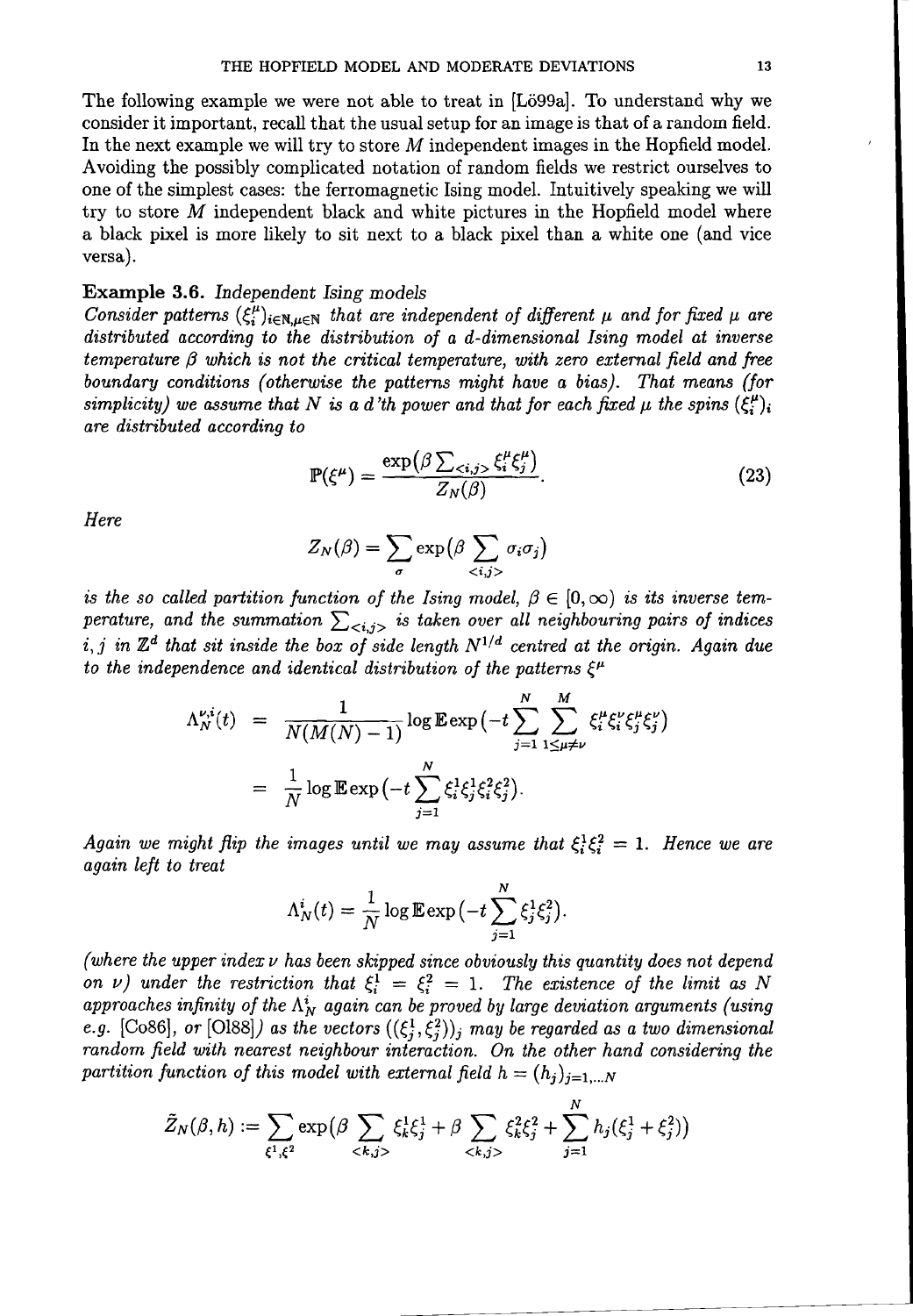*we see that clearly* 

$$
\tilde Z_N(\beta,h)=(Z_N(\beta,h))^2
$$

*where* 

$$
Z_N(\beta, h) = \sum_{\sigma} \exp\Bigl(\beta \sum_{\langle k,j\rangle} \sigma_k \sigma_j + \sum_{j=1}^N h_j \sigma_j\Bigr).
$$

*Therefore*  $\frac{1}{N} \log \tilde{Z}_N(\beta)$  *satisfies* 

$$
\frac{\partial^3}{\partial h_j\partial h_k\partial h_l}\frac{1}{N}\log \tilde Z_N(\beta)\leq 0
$$

*for each choice of the indices j, k, l as also*  $\frac{1}{N} \log Z_N(\beta)$  *satisfies these so-called GHS inequalities. Moreover as the system has component-wise ferromagnetic nearest neighbour interaction the FKG-inequalities follow along the lines of* [FKG71]. *Finally by the famous Onsager formulas the Ising model away from the critical temperature has exponentially decaying and hence summable correlations which readily implies the summability of the correlations in our model. So by following the arguments in Example* 3.4, *i.e. using again* [Wu95 , Lemma3.2J, *which is based on the GHS and the FKG inequality, together with* [E85, pp.167] *we see that the conditions of Theorem 3.3 are satisfied. Thus Theorem* 2.3 *is true and also in this case the Hopfield model has a storage capacity of N/* $\gamma$  log *N* patterns for some constant  $\gamma$ .

Of course, we might also try to store more complicated random fields in the Hopfield modeL As can be seen in the above examples this will always work as we can make sure that the conditions of Theorem 3.3 are satisfied, e.g. by employing  $Wu95$ , Lemma3.2]. We are also firmly convinced, but have not checked the details, that along the same lines we could show that the Hopfield model can store  $N/\gamma \log N$ independent Curie-Weiss models.

#### **REFERENCES**

- [AGS87] D.J. Amit, G. Gutfreund, H. Sompolinsky; Statistical mechanics of neural networks near saturation; Ann. Phys. 173,30-67 (1987)
- (Bo99] A. Bovier; Sharp upper bounds for perfect retrieval in the Hopfield model; Preprint, WIAS Berlin to appear in J. Appl. Prob. 36 (1999)
- (BG92] A. Bovier, V. Gayrard; Rigorous bounds on the storage capacity of the dilute Hopfield model; J. Stat. Phys. 69, 597-627 (1992)
- [BG96a] A. Bovier, V. Gayrard; An almost sure large deviation principle for the Hopfield model, Ann. Probab. 24, 1444-1475 (1996)
- [BG97aJ A. Bovier, V. Gayrard; An almost sure Central Limit Theorem for the Hopfield Model Markov Processes Relat. Fields 3, 151-173 (1997)
- [BG97b] A. Bovier, V. Gayrard; The retrieval phase of the Hopfield model: A rigorous analysis of the overlap distribution, Probab. Theory Related Fields 107, 61-98 (1997)
- (BG98] A.Bovier, V.Gayrard; Hopfield models as a generalized mean field model, Preprint, in "Mathematics of spin glasses and neural networks", A. Bovier, P.Piceo (eds.), "Progress in Probability", Birkhäuser (1998)
- [BGP94] A.Bovier, V.Gayrard, P.Picco; Gibbs states for the Hopfield model in the regime of perfect memory; Prob. Th. ReI. Fields 100, 329-363 (1994)
- [BGP95j A.Bovier, V.Gayrard, P.Picco; Large deviation principles for the Hopfield model and the Kac-Hopfield model; Prob. Th. Rel. Fields 101, 511-546 (1995)
- [BP98] Mathematical Aspects of Spin Glasses and Neural Networks, A. Bovier, P.Picco (eds.), "Progress in Probability", Birkhäuser, Boston (1998)